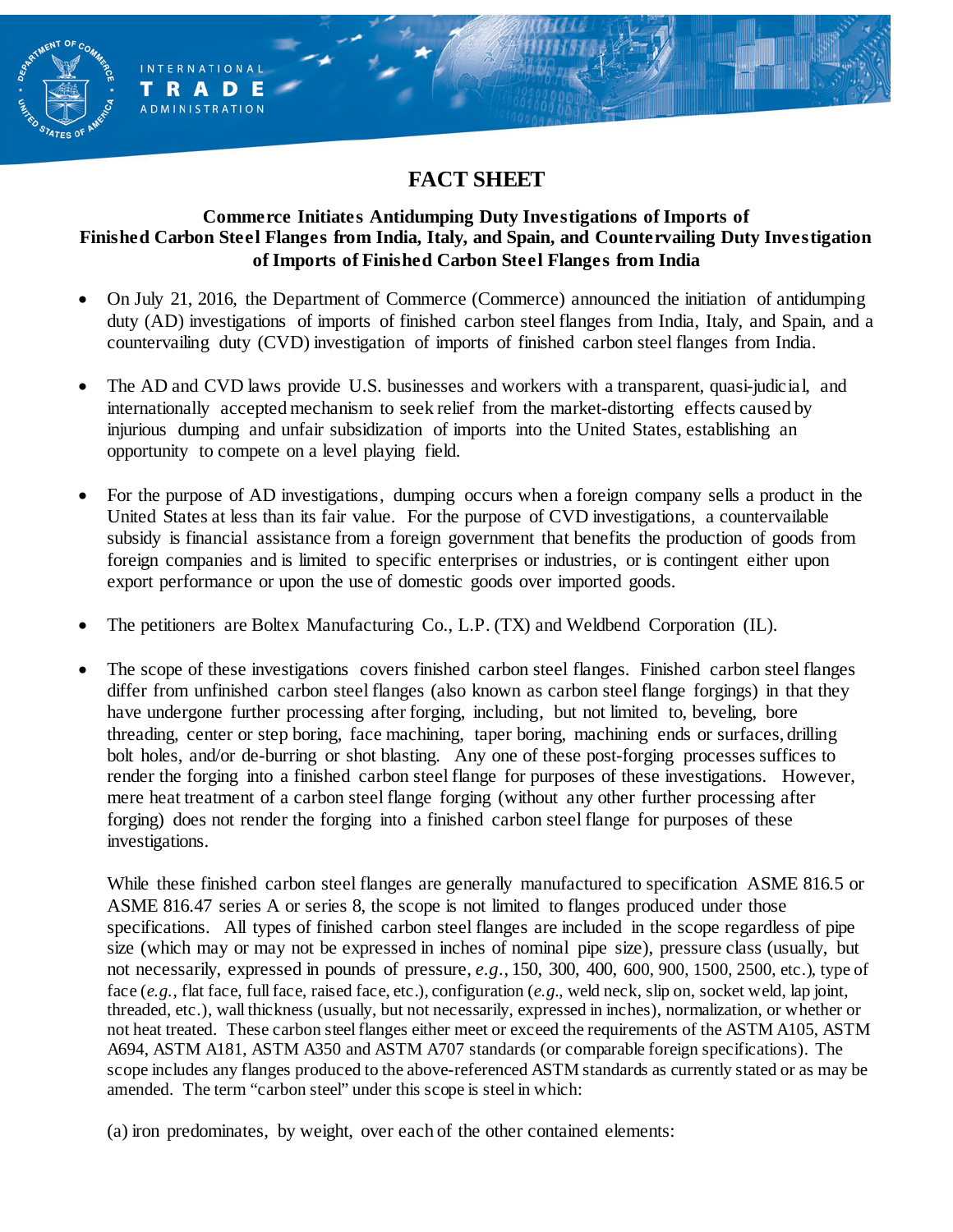- (b) the carbon content is 2 percent or less, by weight; and
- (c) none of the elements listed below exceeds the quantity, by weight, as indicated:
	- (i) 0.87 percent of aluminum;
	- (ii) 0.0105 percent of boron;
	- (iii) 10.10 percent of chromium;
	- (iv) 1.55 percent of columbium;
	- (v) 3.10 percent of copper;
	- (vi) 0.38 percent of lead;
	- (vii) 3.04 percent of manganese;
	- (viii) 2.05 percent of molybdenum;
	- (ix) 20.15 percent of nickel;
	- (x) 1.55 percent of niobium;
	- (xi) 0.20 percent of nitrogen;
	- (xii) 0.21 percent of phosphorus;
	- (xiii) 3.10 percent of silicon;
	- (xiv) 0.21 percent of sulfur;
	- (xv) 1.05 percent of titanium;
	- (xvi) 4.06 percent of tungsten;
	- (xvii) 0.53 percent of vanadium; or
	- (xviii) 0.015 percent of zirconium.

Finished carbon steel flanges are currently classified under subheadings 7307.91.5010 and 7307.91.5050 of the Harmonized Tariff Schedule of the United States (HTSUS). They may also be entered under HTSUS subheadings 7307.91.5030 and 7307.91.5070. The HTSUS subheadings are provided for convenience and customs purposes; the written description of the scope is dispositive.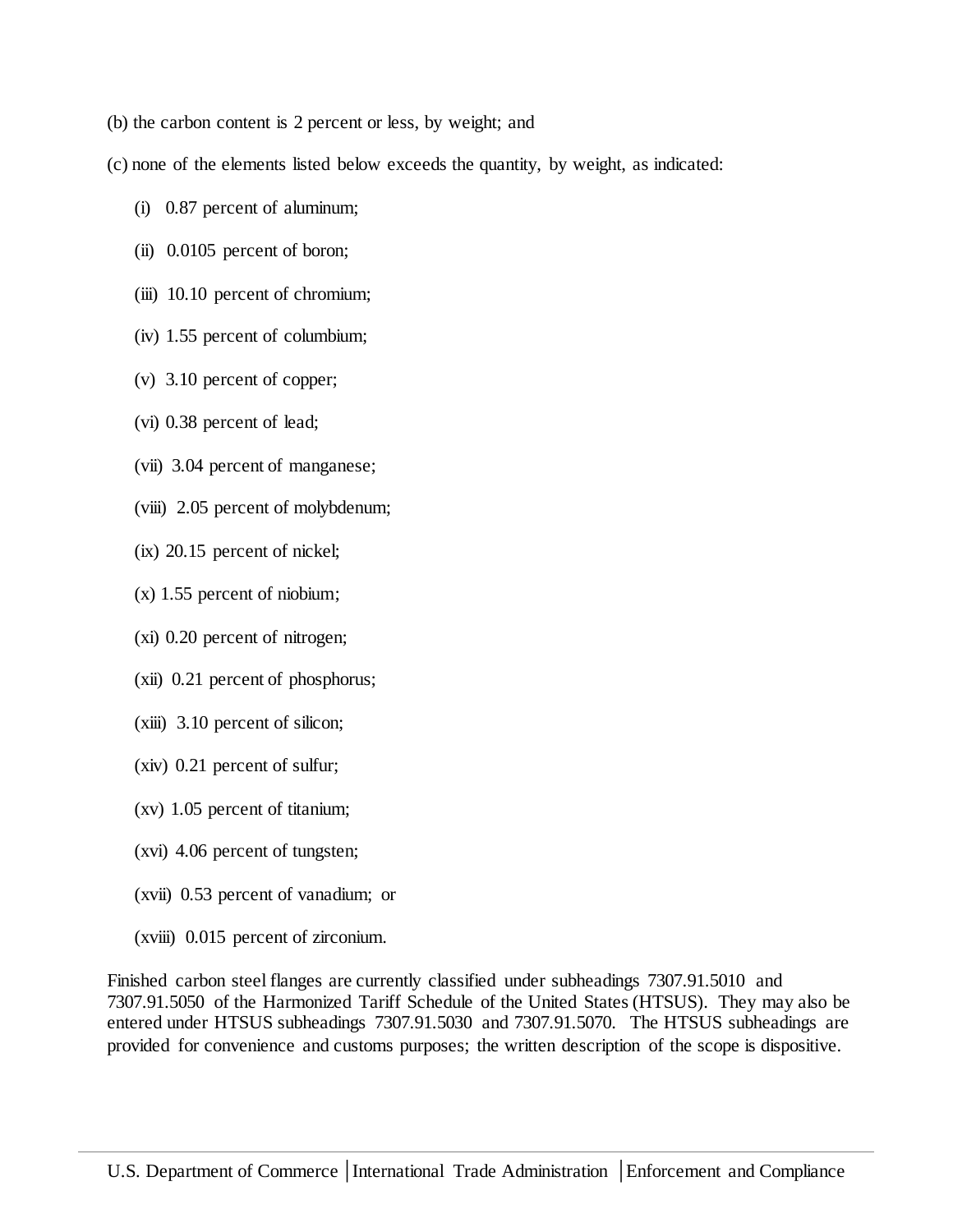• In 2015, imports of finished carbon steel flanges from India, Italy, and Spain were valued at an estimated \$90.6 million, \$31 million, and \$26.8 million, respectively.

#### **NEXT STEPS**

- The U.S. International Trade Commission (ITC) is scheduled to make its preliminary injury determinations on or before August 15, 2016.
- If the ITC determines that there is a reasonable indication that imports of finished carbon steel flanges from India, Italy, and/or Spain materially injure, or threaten material injury to, the domestic industry, the investigations will continue and Commerce will be scheduled to make its preliminary CVD determination in September 2016 and its preliminary AD determinations in December 2016, unless the statutory deadlines are extended. If the ITC's preliminary determinations are negative, the investigations will be terminated.

## **ALLEGED DUMPING MARGINS:**

| <b>COUNTRY</b> | <b>DUMPING MARGIN</b>    |
|----------------|--------------------------|
| India          | $17.80 - 37.84$ percent  |
| <b>Italy</b>   | $15.76 - 204.53$ percent |
| <b>Spain</b>   | $13.19 - 24.43$ percent  |

## **ESTIMATED SUBSIDY RATE:**

| <b>COUNTRY</b> | <b>SUBSIDY RATE</b> |  |
|----------------|---------------------|--|
| India          | Above de minimis*   |  |

\* *de minimis* = less than 1% for developed countries, less than 2% for developing countries.

## **CASE CALENDAR:**

| <b>EVENT</b>                           | <b>AD INVESTIGATIONS</b>   | <b>CVD INVESTIGATION</b> |
|----------------------------------------|----------------------------|--------------------------|
| <b>Petitions Filed</b>                 | June 30, 2016              | June 30, 2016            |
| <b>DOC</b> Initiation Date             | <b>July 20, 2016</b>       | <b>July 20, 2016</b>     |
| <b>ITC Preliminary Determinations*</b> | <b>August 15, 2016</b> †   | <b>August 15, 2016</b> † |
| <b>DOC Preliminary Determinations</b>  | <b>December 7, 2016</b>    | September 23, 2016       |
| <b>DOC Final Determinations</b>        | <b>February 21, 2017</b> † | December 7, 2016         |